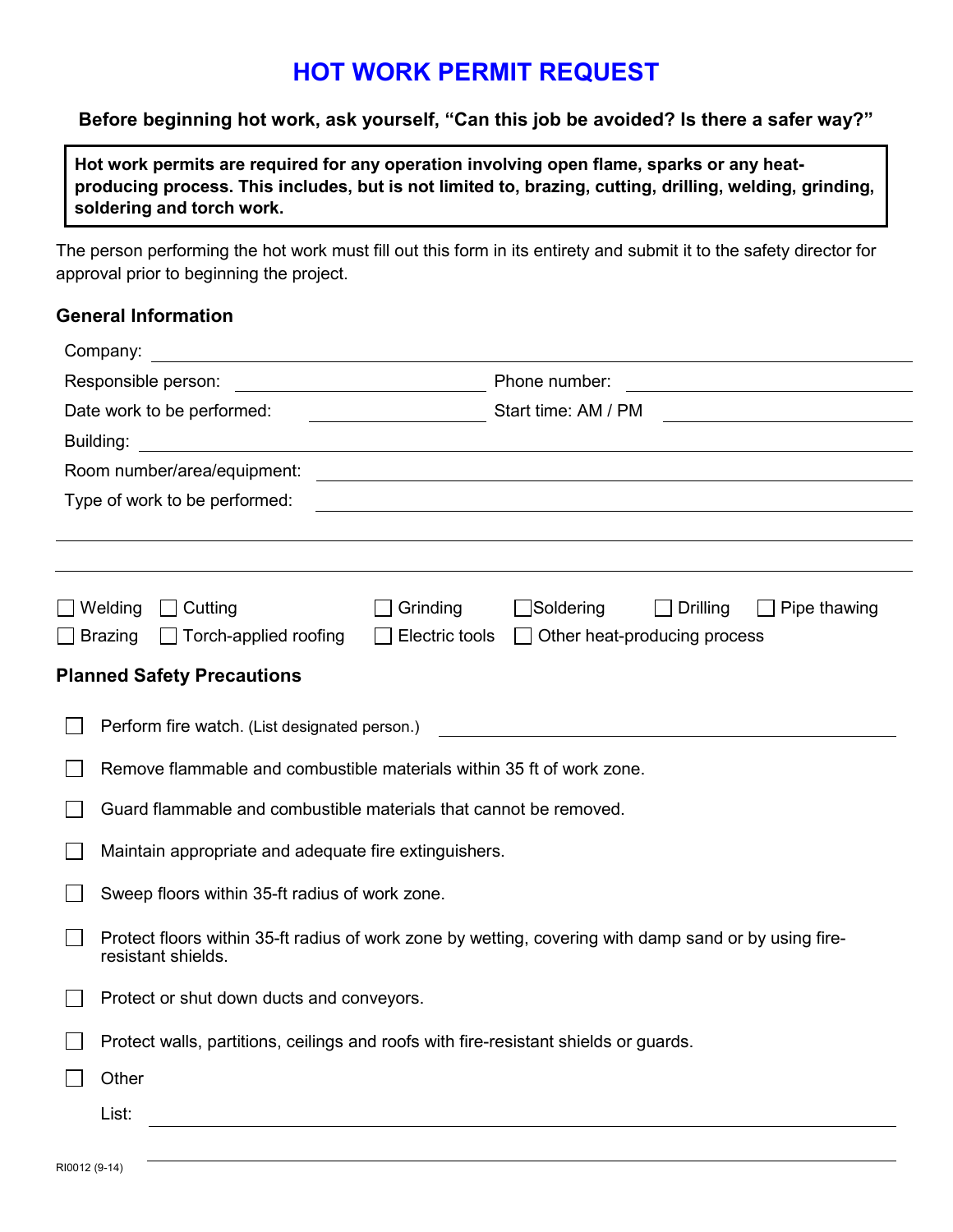## **HOT WORK PERMIT**

 **A completed and signed hot work permit is required before any hot work process can begin. Both pages of this permit and the warning page are required to be posted at the work area during the hot work process or for the approved permit period.** 

#### **Hot Work Safety Checklist**

- Hot work process is located in the safest location possible or in an approved area.
- Precautions are in place to protect floors, walls, open doorways or open windows within a 35-ft radius of  $\mathbf{1}$ the work zone.
- Suitable fire extinguishing devices are available at the hot work site.
- If the worksite is inside a building equipped with a sprinkler system, the system is operational.
- If the worksite is inside a building equipped with a sprinkler system, the sprinkler heads within a 3-ft radius of hot work operations have been covered with a wet rag to prevent unwanted alarms.
- If the worksite is inside a building equipped with smoke detectors, the smoke detectors within a 3-ft radius  $\perp$ of hot work operations have been covered to prevent unwanted alarms
- Hot work equipment is in good repair.
- $\perp$ Fire watch personnel are trained on the proper use of extinguishing equipment and alarm operation.
- Fire watch is posted and will remain for at least 30 min after all hot work has been completed.  $\mathbf{I}$
- No flammable or combustible fibers, dust, vapors, gasses or liquids are in the area.
- Floors are swept clean within a 35-ft radius of the work zone.
- $\perp$ Combustible floors are wet, covered with damp sand or protected by fire-resistant shields.
- $\Box$ Combustible materials are relocated at least 35 ft away from the work zone.
- Immovable combustibles are protected with flameproof covers or otherwise shielded with metal guards.  $\mathbf{I}$
- $\perp$ Ducts and conveyors are protected or shut down.
- $\perp$ Combustible walls, partitions, ceilings and roofs are protected with fire-resistant shields or guards.
- $\mathbf{I}$ No danger exists from conduction of heat through noncombustible walls, partitions, ceilings and roofs.
- $\perp$ There is adequate clearance between combustible material and pipes and other metals.
- $\perp$ There is adequate ventilation to remove smoke, vapor and dust from the work zone.
- All required lockout/tagout procedures are in place.  $\perp$
- Hot work operators are adequately trained.
- Contractors are advised about all hazardous materials and conditions they may encounter.
- Supervisors and employees are notified of nearby hot work operations.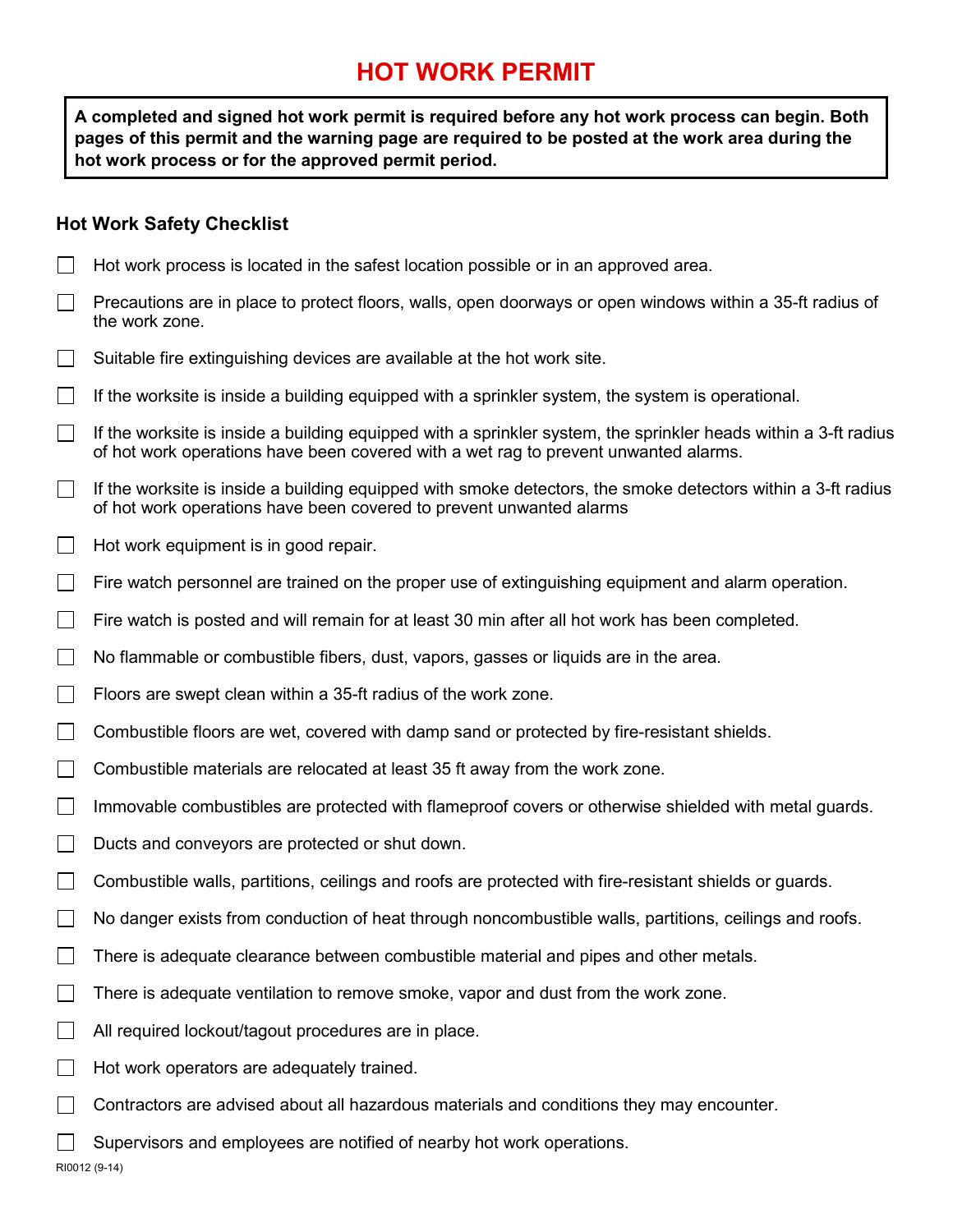## **HOT WORK PERMIT**

**(page 2)** 

#### **Authorization**

 I have personally inspected the location where the above work is to be done, have checked for compliance with safety precautions listed on this permit and authorize the work to be performed.

| Name:                          |               |     |               |  |
|--------------------------------|---------------|-----|---------------|--|
| Title:                         |               |     |               |  |
| Signature:                     |               |     | Date:         |  |
| Permit#:                       |               |     |               |  |
| Authorized duration of permit: | Date and Time | To: | Date and Time |  |
|                                |               |     |               |  |

 **This permit is only valid as long as the working conditions existing at the time of issuance are maintained. The permit will automatically and immediately expire when any change in conditions adversely affects the safety of the work area while hot work is in progress. After a change occurs, another hot work permit must be issued before work can resume.** 

# **This permit and associated warning sign must be posted near the hot work site during all hot work.**